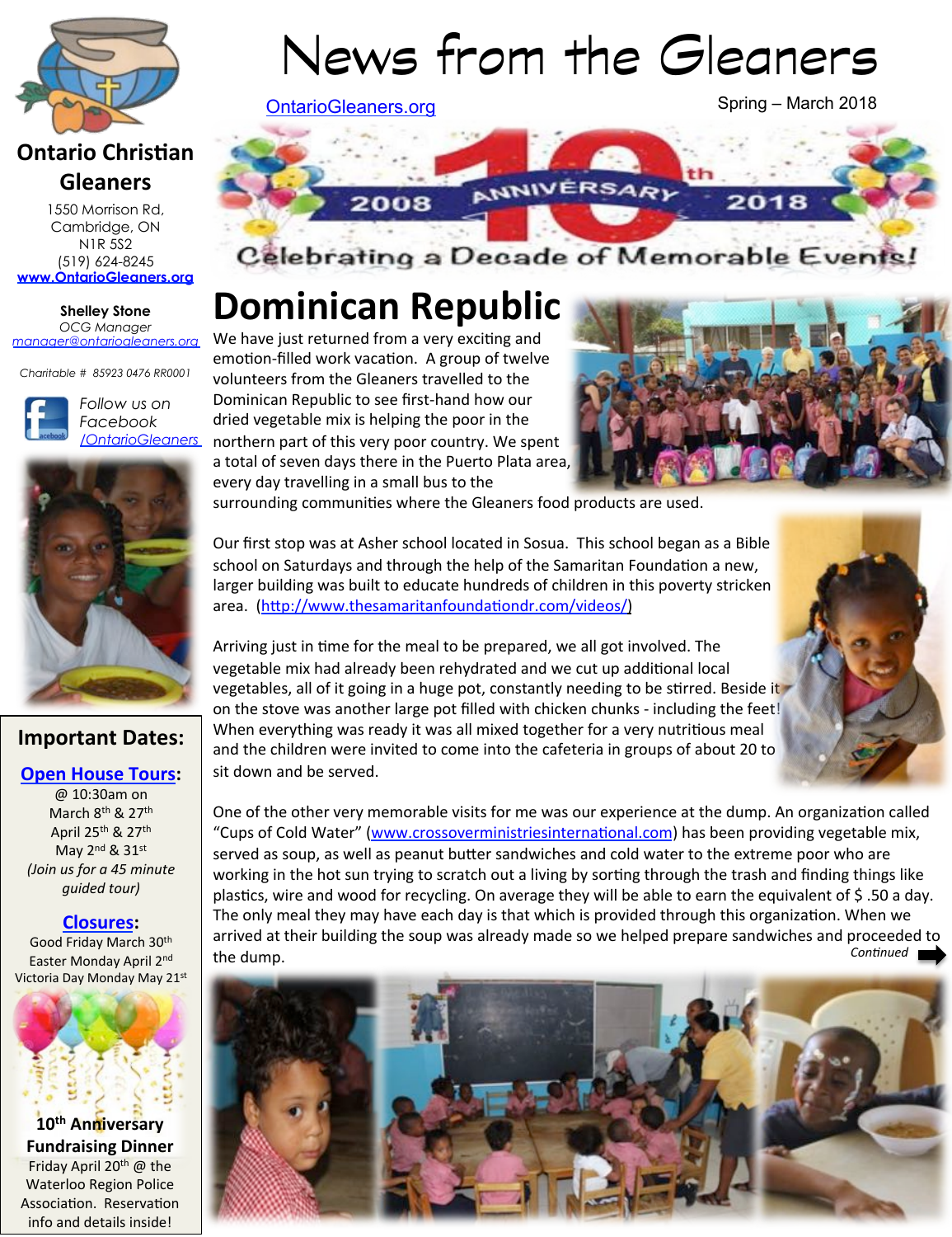#### *(continued from front page...)*

We were certainly expected by the 50 or so that were sorting through the garbage trying to find anything salvageable. As they lined up and were served the soup and sandwiches, we frequently heard "gracias" and "thank you". We tried to speak to some through our translator and even had the opportunity to pray with some of the people.

The whole week was such a mixture of emotions, as we walked among the poorest of the poor, we met individuals and couples who are giving of themselves without receiving much monetary reward, but are seeing the difference that education, health care and pregnancy care can make in the lives of the people they are serving. The Gleaners food is providing a great benefit, for so many are not able to provide a nutritious meal on a regular basis for their families.

#### We were also amazed by the work of the Samaritan Foundation.

(http://www.thesamaritanfoundationdr.com/) They have been building small homes in the DR for many years and these homes are given to those that live in leaking shacks in which we would not even keep our chickens. They provide jobs for locals in the building of these homes and they also guide International work teams as they build subdivisions complete with schools, medical facilities and churches all in the name of Jesus.



This space is not large enough to retell all our experiences but I can assure you that opportunities like this change your perspective of life as we know it here and confirms that the work we do at the Gleaners helps so many around the world.

Some interesting news about the Ontario Christian Gleaners:

- $\triangleright$  This year (2018) we have been in existence for 10 years and see how God has richly blessed our venture.
- $\triangleright$  Last year (2017) we shipped 7.85 million servings of dried vegetable mix and 3421 bags of dried apples as well as 4138 kg of other products such as beans, granola and dates, all to feed a hungry world.
- $\triangleright$  None of this could have happened without the many volunteers who show up each day.
- $\triangleright$  We could not have done it without the generous financial support of our many private donors, churches and organizations and our corporate donors. We urge you to consider us in your giving and we can assure you that we will be good stewards with all that you entrust to us.

- Gene Veening **Member of the Gleaners** *Board of Directors* 







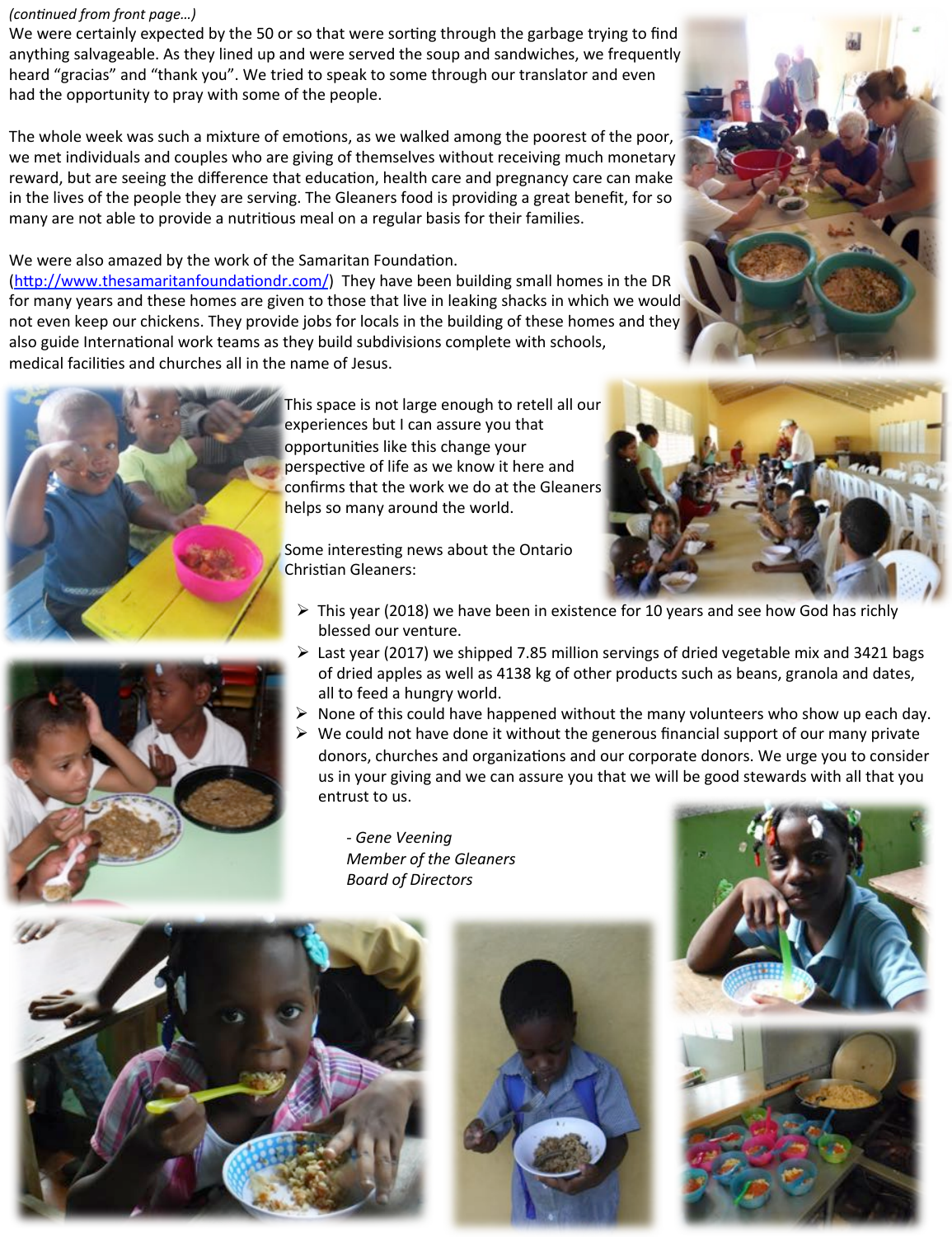